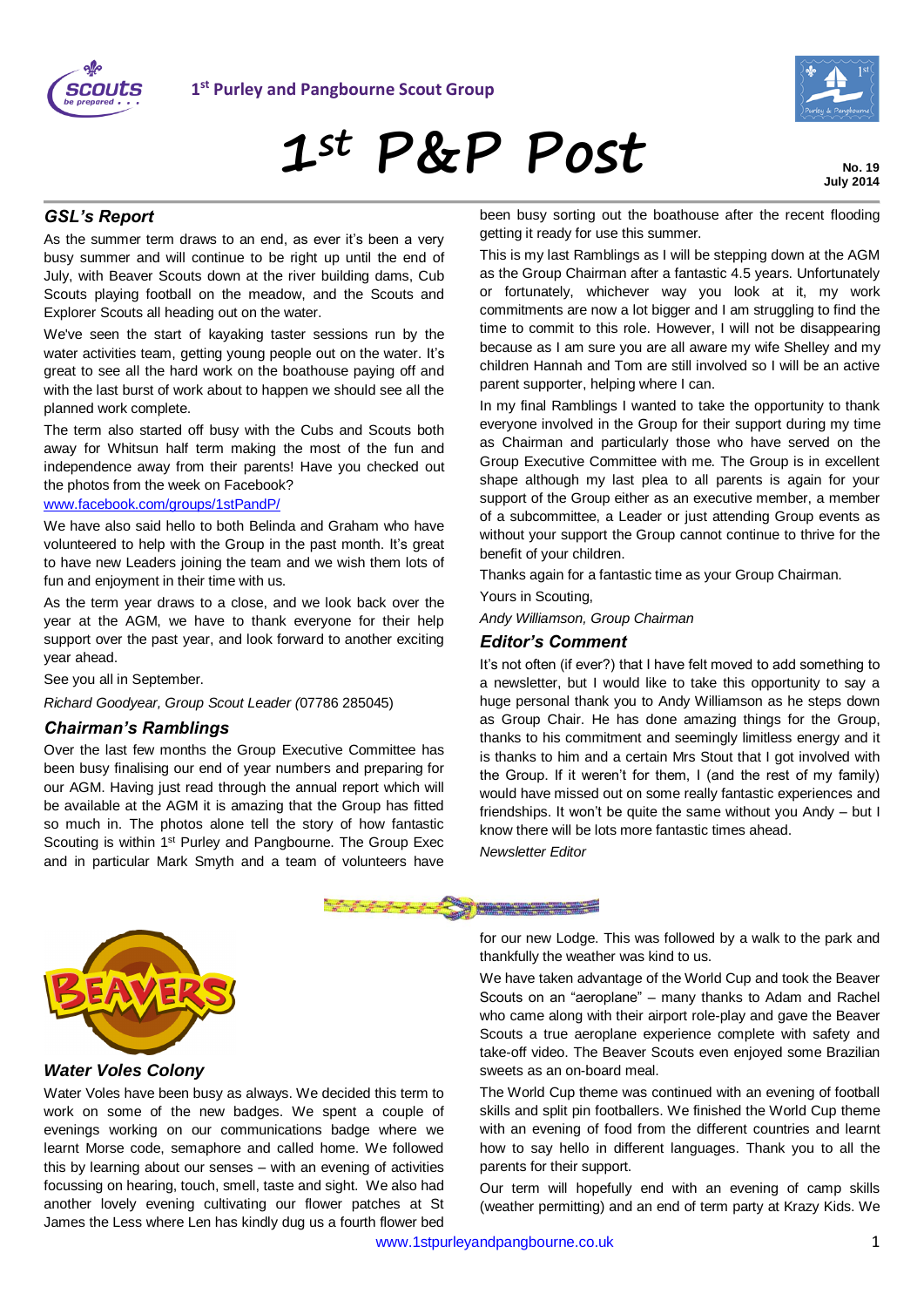



hope everyone has a lovely summer and we look forward to seeing you back in September.

*Tic Tac (Colleen Hughes), Beaver Scout Leader*

#### *Polecats Colony*

This term has been very busy for the Polecats, who have had lots of visits and visitors. The Beaver Scouts started off by planning where their ideal trip would be; we had some wonderful wacky ideas, ranging from outer space to just a normal camp. In the following weeks they have learnt how to pack their rucksacks, made healthy sandwiches, put up a tent and started to learn how to tie knots, which carried on for several weeks; they obviously take after Rainbow who still can't tie a knot!

The following week Richard Thomas came along to talk to the Beavers about various planes and show them plane parts which led into paper plane making and flying competitions. Well done to Nacho for his amazing planes which flew right across the barn. Following Richard, the Police Community Support Officer came along to visit with the police van. The Beavers loved climbing in and out as well as trying on uniforms and asking

many questions. The term finished off with a trip to Sulham Woods to collect sticks so they could build their own Beaver dams down by the Thames, as well as a playing alongside the river enjoying the sunshine.



*Rainbow (Shelley Williamson), Beaver Scout Leader*

<u>1989 - Johann Starten, amerikansk politik (</u>



*Southampton Cub Camp 2014*



"The best thing was the bug spray and midnight feasts." – *Charlotte*

"The food was great."- *Tabitha*

"The worst part was losing to Baloo in the backwards alphabet competition." - *Finley*

"I learnt how to cook burgers on a campfire." *Amy*

"The best thing was slipping down the ladder in caving. The worst part was the tent falling on me." - *Dan*

"The best part was getting free time and exploring. The worst part was getting muddy in the caves." - *Eve*

"I learnt that Explorers aren't all that big and scary." *Molly Ellen*

#### *Heron Pack*

We started off the term with a games night, run very successfully by some of our Sixers and more senior Cubs. The following

weeks we concentrated on some mapping skills, drawing maps of the local area and planning out possible walking routes. This term we have had two very popular trips to Sulham Woods. The first to make dens and the second to make bows and arrows and make necklaces out of elder woods beads.

At the end of May it was our annual camp and this year we went to Cricket Camp site in Southampton. The camp was enjoyed by



all (despite the mud!). We went on a hike around the country park, had two camp fires, did backwoods cooking, went canoeing, kayaking and caving, tried archery, visited Fort Nelson and had a midday gun salute. The Cubs also had free time, which was mostly taken up making loom bands! Some Cubs also had a go at grass sledging. So if your Cub came back a little bit tired, you now know why.

In June we had a football evening in Bucknell's meadow, kindly run by Mark Smyth and some of his team. This was very successful as all children were able to participate and learn some new skills. We have recently welcomed some Beavers into the Pack and they will hopefully all be invested by the time you read this. We had an evening learning about the Cub Promise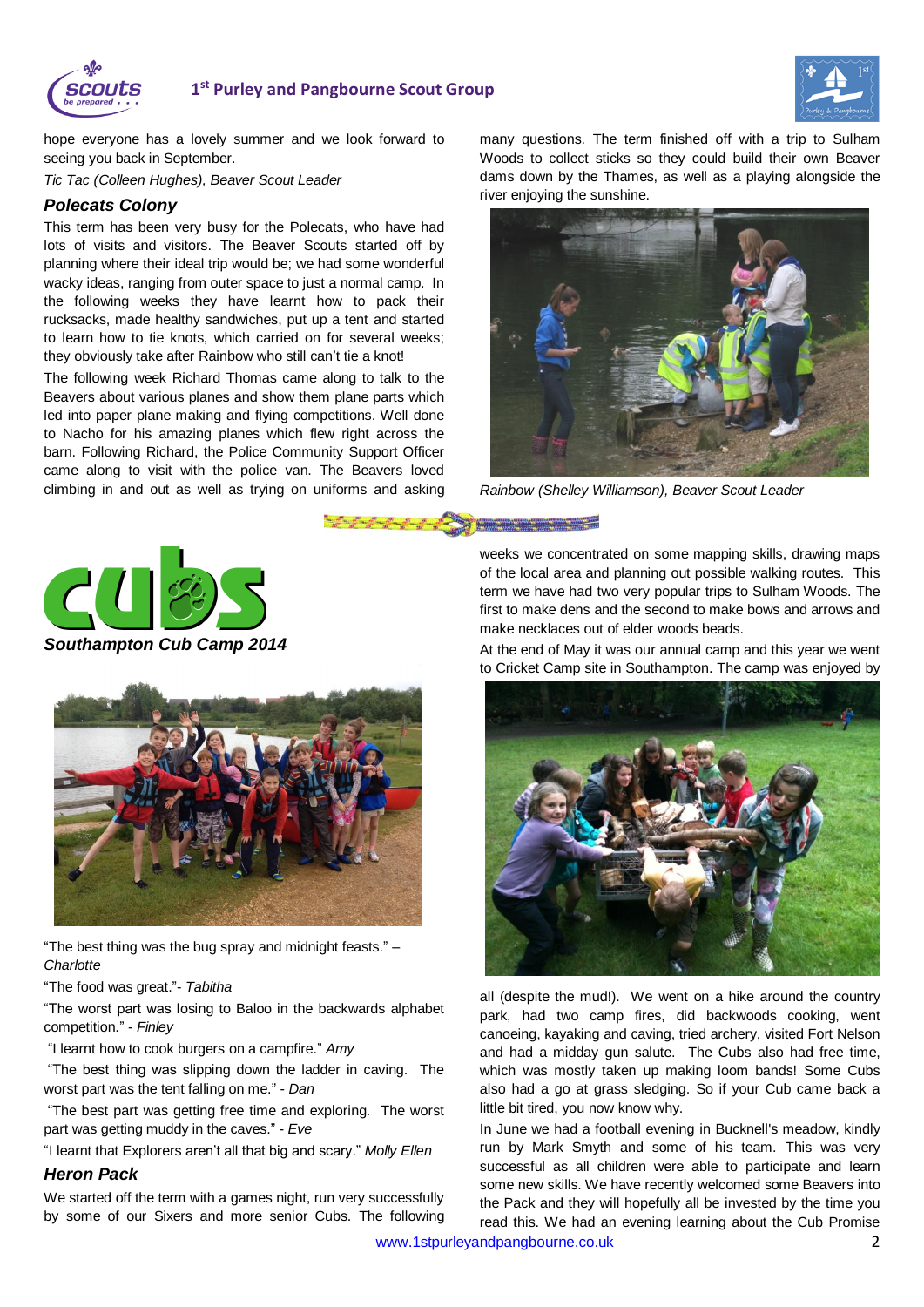



and Law, Baden-Powell and The Jungle Book through a session of games and activities. We wish our senior Cubs who are moving onto Scouts the best of luck.

*Tabaqui (Gareth Evans), Cub Scout Leader*

#### *Kingfisher Pack*

The Cubs have been getting outside as much as possible this term. We enjoyed a great camp along with the Heron Pack in Southampton and plenty of fun and excitement on Thursday

# **SCOUTS**

#### *Monday Night Scout Troop*

As it's the summer term, we've been out of the barn as much as possible. The Scouts' first job after Easter was their annual community service, delivering a large number of Parish Reports to houses in the village. We've also had a couple of evenings in Pangbourne, one testing basic navigation skills and another completing a quiz set by the Explorer Scouts. We have also tried out one of the best sports facilities in Purley, holding a knockout Boules (or Petanque) competition at the pitch down by the lock.



We also cram in a couple more camps this term, with our main "Summer Camp" this year held in the Peak District, at Gradbach Scout campsite. We had a great time, with activities including a day hike, trip to Alton Towers, Pooles Cavern and some really cool abseiling off an 80 m tall bridge over a river! The Scouts also got to shop for food for one of their evening meals. The weather was challenging, but everybody adapted very well.

District Scout Camp was a bit closer to home at Rushall Farm. 110 Scouts and over 30 Leaders camped, and the Scouts worked in mixed teams to try bases such as archery, air rifle shooting, climbing, making and learning to use pacing beads, the Remote Control Feeding Frenzy and a base where they had to make a shelter and hope it was up to the job, as the Leaders on the base threw water over the shelter with the Scouts inside!

Some of the older Scouts have been looking at what is involved in the Expedition Challenge award; an award we have not done before. They need to plan a route, menu, kit requirements, risk assessments and then carry out a hike or similar overnight,

nights. One of the highlights of the term was a visit from The Sealed Knot, who had us dressing up, getting into character and re-enacting battles! We have also been smartening up a small garden at Pangbourne Primary School. On clearing away the weeds the Cubs were delighted for find a large quantity of strawberries, and very tasty they were too! We are looking forward to District Cub Camp and loads more fun before the end of term.

*Kingfisher Leader Team*

<u> Alexander Alexander (h. 1888)</u>

carrying all the kit they will need. Quite a challenge! Watch this space to see if they manage to complete it.

Several members of the Troop have taken part in the Thursday evening kayak sessions held at the marina. The Scouts have had a great time, getting some basic paddling sorted out, playing a few games, and generally getting very very wet!

*Jez Jones, Scout Leader*

#### *Friday Night Scout Troop*

The best news for the Friday Scouts is that we have new Leader! His name is Graham Green and we were introduced by chance one evening at Adventure Dolphin. He used to be a Scout (not too long ago!) and so will bring some great experience and doesn't mind getting stuck in! Welcome Graham - I hope you know what you've let yourself in for!

As activities go we've hiked to Goring, made Loom Band bracelets, played rounders, worked some more on our cyclists badge, explored Pangbourne with a quiz, and almost all of our Scouts have camped, either in the Peak District in the rain with the killer midges, or at Rushall Farm in the sunshine with the rest of the District ... some did both! Tom W achieved his 35 nights away badge, with Josh, James, Ellis and Eric achieving 20 nights away. We also invested Maddy in a river in the Peaks, and Alice in the evening at District Camp. Next term we will be looking for more weird and wonderful places to carry out the investiture ceremony... Watch this space!

Those who have had the opportunity to get onto the water with the Water Activities team have loved it, and we look forward to more going along in the weeks/months to come. We only have a few weeks left before our summer holidays but we're hoping to fit in some fire lighting, some sailing and we're looking forward to our end of term games night and BBQ with the Monday Troop.

I would like to take this opportunity to say a special THANK YOU to all you parents for your support and help - it would have been tough to do all that we have done without you!

Happy summertime!

*Samantha Hinkley, Scout Leader*

#### *William Palmer Award Winner!*

Congratulations to Chloe James from the Friday Night Scout Troop, who won the prestigious William Palmer award at District Scout Camp on the 21/22 June.

William Palmer was a past president of the Pang Valley Scout District, and each year at District Camp, a Scout is recognized for being a credit not only to their own Troop, but to the District as well.